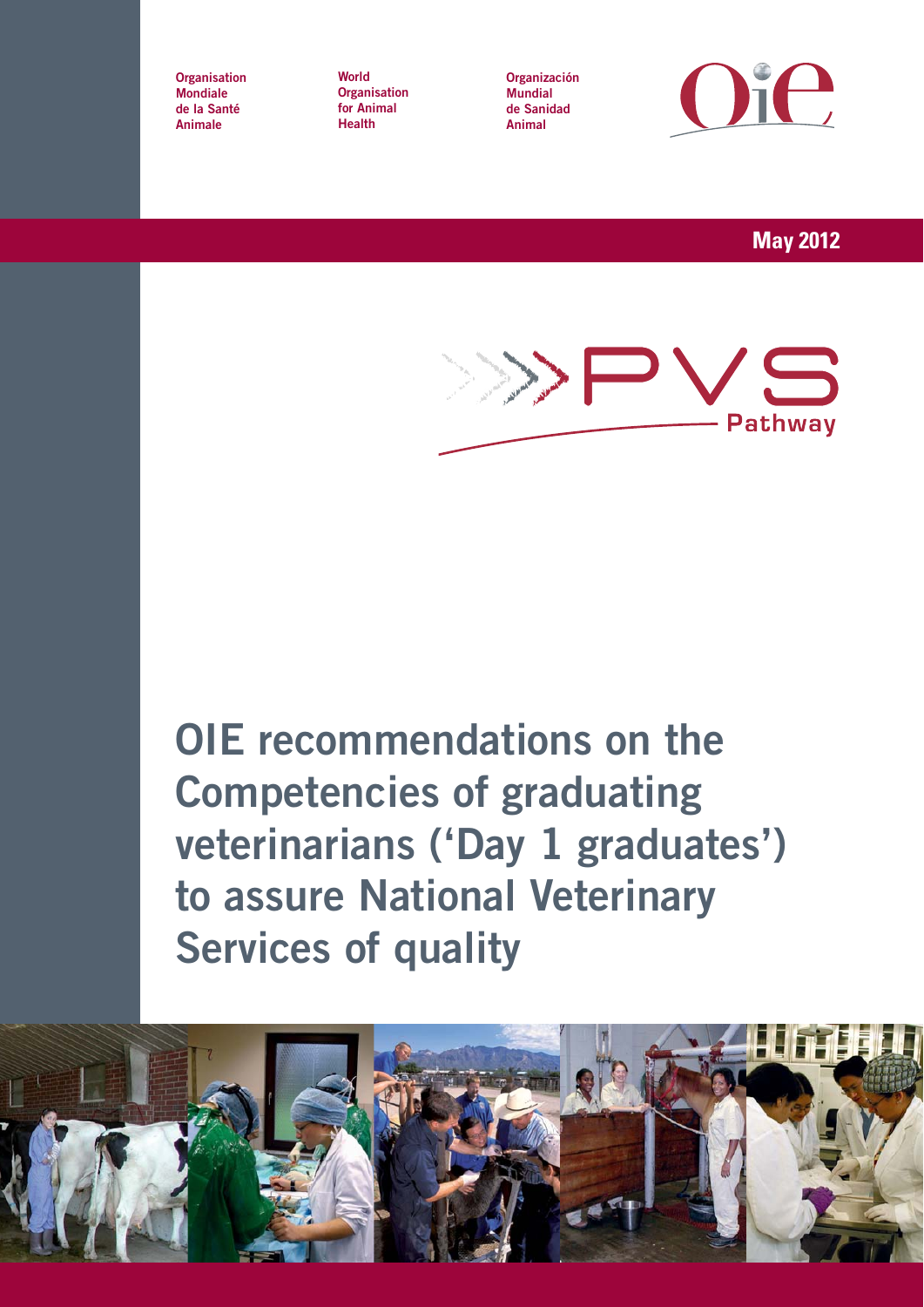# **Table of Contents**

| 1.             |      |                                                                                                                        |  |
|----------------|------|------------------------------------------------------------------------------------------------------------------------|--|
|                | 1.1  |                                                                                                                        |  |
|                | 1.2  |                                                                                                                        |  |
|                | 1.3  |                                                                                                                        |  |
| 2.             |      |                                                                                                                        |  |
|                | 2.1  |                                                                                                                        |  |
|                | 2.2  |                                                                                                                        |  |
|                | 2.3  |                                                                                                                        |  |
|                | 2.4  |                                                                                                                        |  |
|                | 2.5  |                                                                                                                        |  |
|                | 2.6  |                                                                                                                        |  |
|                | 2.7  |                                                                                                                        |  |
|                | 2.8  |                                                                                                                        |  |
|                | 2.9  |                                                                                                                        |  |
|                | 2.10 | General certification procedures <b>Manual Constantino Constantino Constantino Constantino Constantino Constantino</b> |  |
|                | 2.11 |                                                                                                                        |  |
| 3 <sub>1</sub> |      |                                                                                                                        |  |
|                | 3.1. |                                                                                                                        |  |
|                | 3.2. |                                                                                                                        |  |
|                | 3.3. |                                                                                                                        |  |
|                | 3.4. |                                                                                                                        |  |
|                | 3.5. |                                                                                                                        |  |
|                | 3.6. |                                                                                                                        |  |
|                | 3.7. |                                                                                                                        |  |
|                | 3.8. |                                                                                                                        |  |
|                |      |                                                                                                                        |  |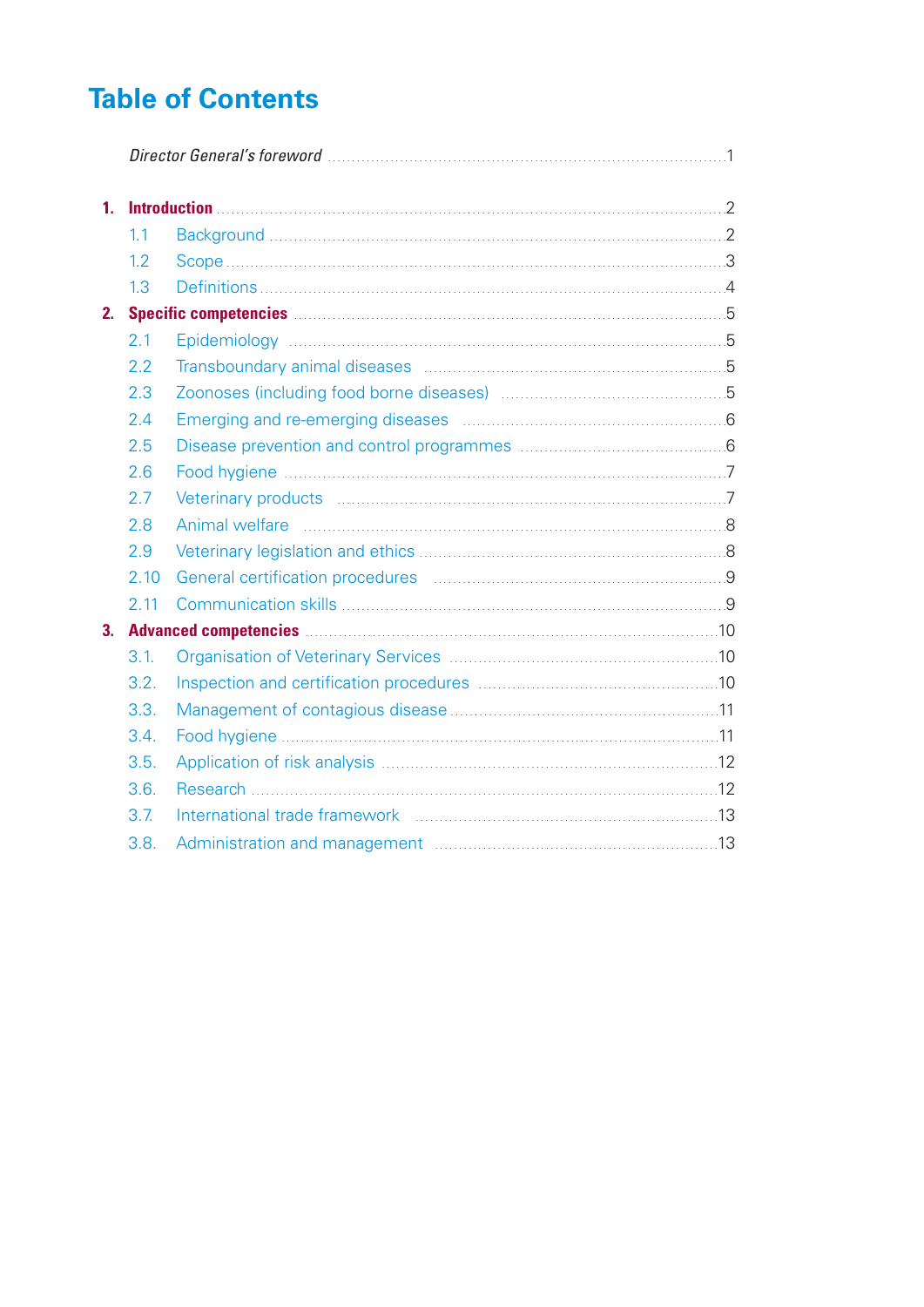# *Director General's foreword*

*The OIE highlights the key contribution made by veterinarians in society to assure the health and wellbeing of animals, people and ecosystems and advocates for the importance of high quality veterinary education – both initial and continuing. The OIE is aware that the quality of veterinary education varies greatly around the world and notes, with concern, the inadequacy of veterinary education in the majority of OIE Member Countries. The OIE respects national and regional specificities and recognises the need for recommendations that are relevant and applicable to all countries and regions. In this context, I am pleased to present these recommendations, which are based on the work of an OIE ad hoc Group on Veterinary Education, comprising veterinary Deans, academicians and experts in the field of veterinary education from all five OIE regions.* 

*This document sets out the minimum competencies needed by graduating veterinarians to be adequately prepared to participate in National Veterinary Services (both public and private sector) at the entry level. High quality veterinary education is of critical importance to efficient Veterinary Services and improving the quality of veterinary education is therefore a key component of any plan to improve governance of Veterinary Services. Accordingly, this document is an element of the OIE PVS Pathway.* 

*The minimum competencies include the Public Good Component of veterinary activities. The national demand for specific competencies, reflecting the national context, must be taken into account. However, the OIE would like to convince all those responsible for policies on veterinary education to include these minimum competencies in the veterinary curriculum of all OIE Member Countries. All bodies responsible for the accreditation of Veterinary Education Establishments worldwide should integrate these competencies into their minimum curriculum requirements.*

*The OIE continues to develop tools for capacity building of Veterinary Services, with the objective of improving the quality of veterinary education worldwide. The development of procedures for Twinning of Veterinary Education Establishments between developed and developing countries, based on the successful OIE Laboratory Twinning program, is one important initiative. In 2012, the OIE will start drafting recommendations on the minimum core curriculum for veterinarians based on the following minimum competencies. On the related topic of Veterinary Statutory Body, the OIE is developing Guidelines on the implementation of the relevant standards in the Terrestrial Animal Health Code and on Twinning mechanisms directed to Veterinary Statutory Bodies. In 2013, the OIE is planning to hold a Third Global Conference on Veterinary Education and the role of Veterinary Statutory Bodies, in collaboration with the World Veterinary Association and other key partners.* 

*The OIE encourages National Delegates to familiarize themselves with these recommendations and to highlight them in discussions with relevant partners and stakeholders, including senior representatives of Veterinary Education Establishments, veterinary professional associations and the National Veterinary Statutory Body.* 

*Bernard Vallat*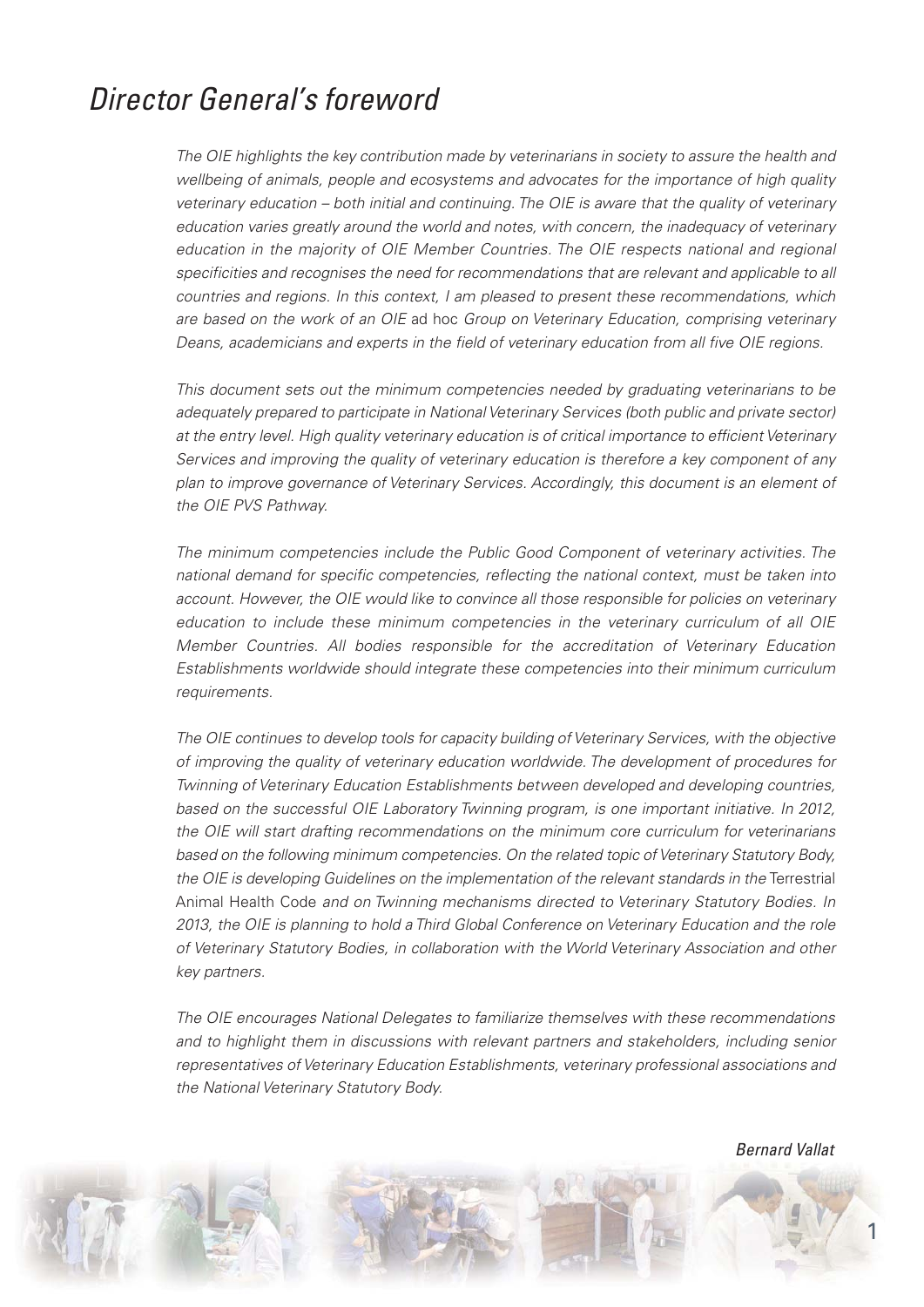# **1. Introduction**

## 1.1. Background

*All veterinarians in every nation are responsible for the delivery of National Veterinary Servicesthat is, services provided under the legislative framework and the auspices of the governmental authority of a country to implement animal health to assure the health and wellbeing of animals,* people and ecosystems. The term "Veterinary Services" refers to the OIE *Terrestrial Animal Health Code (Terrestrial Code) definition, which includes both public and private components of the veterinary profession involved in the promotion of animal and public health as well as animal welfare.*

*National Veterinary Services should be able to meet standards adopted by each country, but should also be able to comply with appropriate international standards and recommendations, particularly those in the OIE's Terrestrial Code. In delivering National Veterinary Services, veterinarians serve as an integral partner in the "One Health" effort – a collaboration of multiple disciplines working locally, nationally, and globally, to address critical challenges and attain optimal health for people, animals (domestic and wild) and the environment (www.onehealthcommission.org).* 

*Although only some veterinarians will focus their careers on the public component of National Veterinary Services, all veterinarians, regardless of their professional area of practice after graduation, are responsible for promoting animal health, animal welfare, veterinary public health, and food safety. Veterinarians in the private sector frequently act as sub-contractors for the public component of National Veterinary Services and in many instances opt for career changes into the public sector. As such, veterinary education is a cornerstone to assure that the graduating veterinarian ("Day 1 veterinary graduate") not only has received a level of education and training that ensures sound overall competencies, but also has the required knowledge, skills, attitudes and aptitudes to understand and be able to perform entry-level national veterinary service tasks that relate to the promotion of animal and public health. In addition, basic education that provides the minimum competencies is a basis on which veterinarians whether working in the public or private sector can build expertise through on-the-job training and quality postgraduate continuing education.*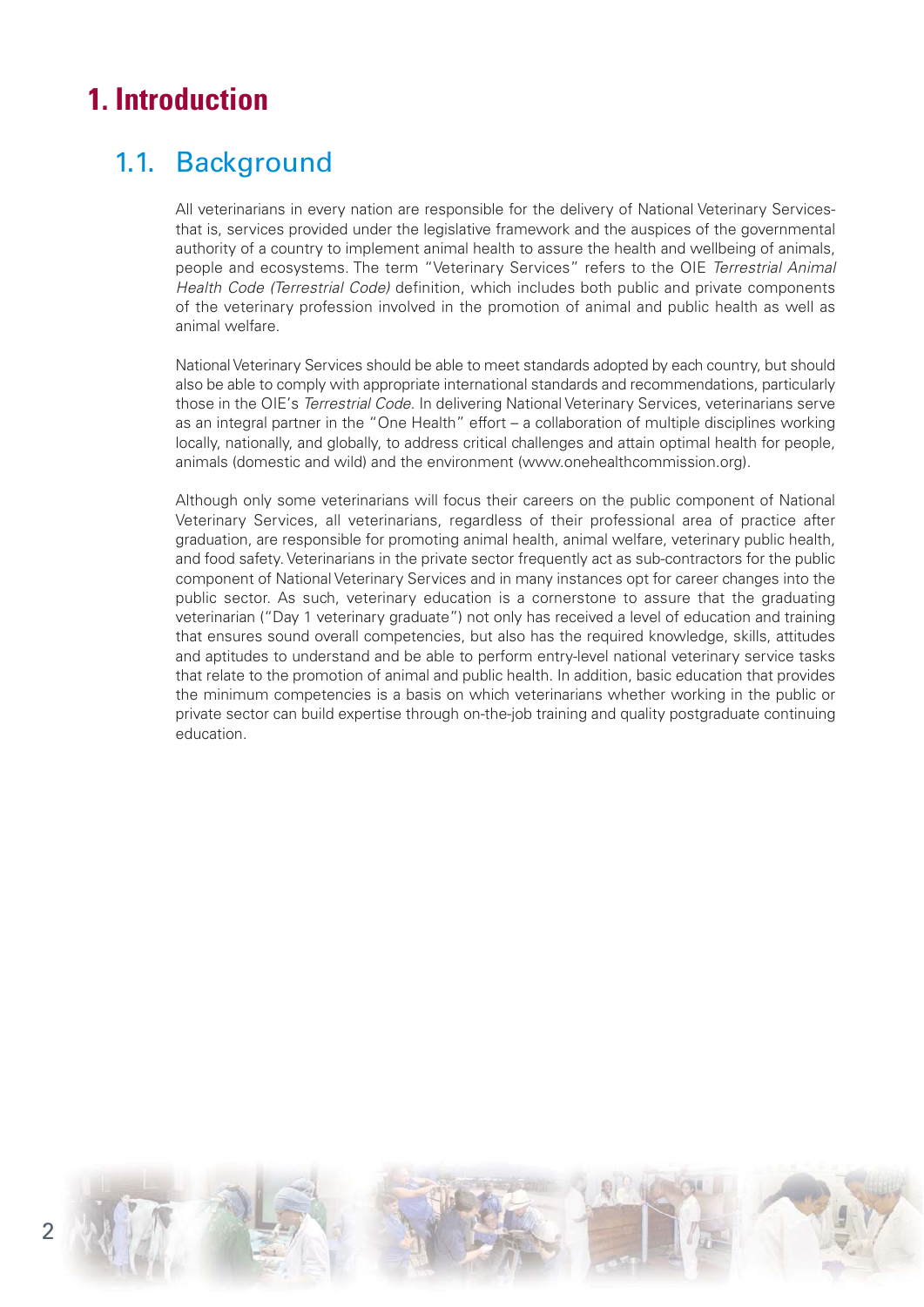#### 1.2. Scope

*Taking into account the vast societal, economic, and political differences among OIE Member Countries, including the different existing Veterinary Education Establishments accreditation schemes, this document sets out the competencies necessary for the Day 1 veterinary graduate* to be adequately prepared to participate in National Veterinary Services at the entry-level.

*While the minimum competencies outlined in this document are those relevant to the delivery of National Veterinary Services, no attempt is made to dictate in which specific course or during which educational year each competency should be taught. Indeed, it may be that many of the following competencies cross course boundaries and can be integrated across the curriculum in multiple courses. The document does not suggest how many credit hours of educational contact are required to teach each competency, as this might vary depending on the needs and resources of each country. Close collaboration between veterinary education establishments, National Veterinary Services and National Veterinary Statutory Bodies is encouraged in order to ensure the provision of veterinary education appropriate to the needs of each country. Education in the* following minimum competencies during the course of each veterinary school's curriculum will *prepare the Day 1 veterinary graduate to promote global veterinary public health and provide an excellent base for advanced training and education for those veterinarians wishing to pursue a career in both public and private components of National Veterinary Services. Given the expanding scientific knowledge base and increasing demands on the veterinary profession, it is essential that graduates be competent in locating, accessing and using appropriate information sources. It is important to note that veterinary education includes not only undergraduate education but also postgraduate continuing education and on-the-job training. The authorities should bear in mind the importance of life-long learning to ensure the various competencies of veterinary graduates such as protecting animal and public health.*

*Animal production, in particular the growing sector of aquaculture, is key to satisfy the growing global demand for food. Aquatic animal health programmes need to be strengthened and, to this end, the involvement of veterinarians with competence in aquatic animal health should be assured. Competencies in this document cover both terrestrial and aquatic animals. However, the aquaculture sector is not of equal importance to all countries. Therefore, veterinary education establishments should address competence in aquatic animal health as appropriate to the importance of the aquaculture sector in the country or region.*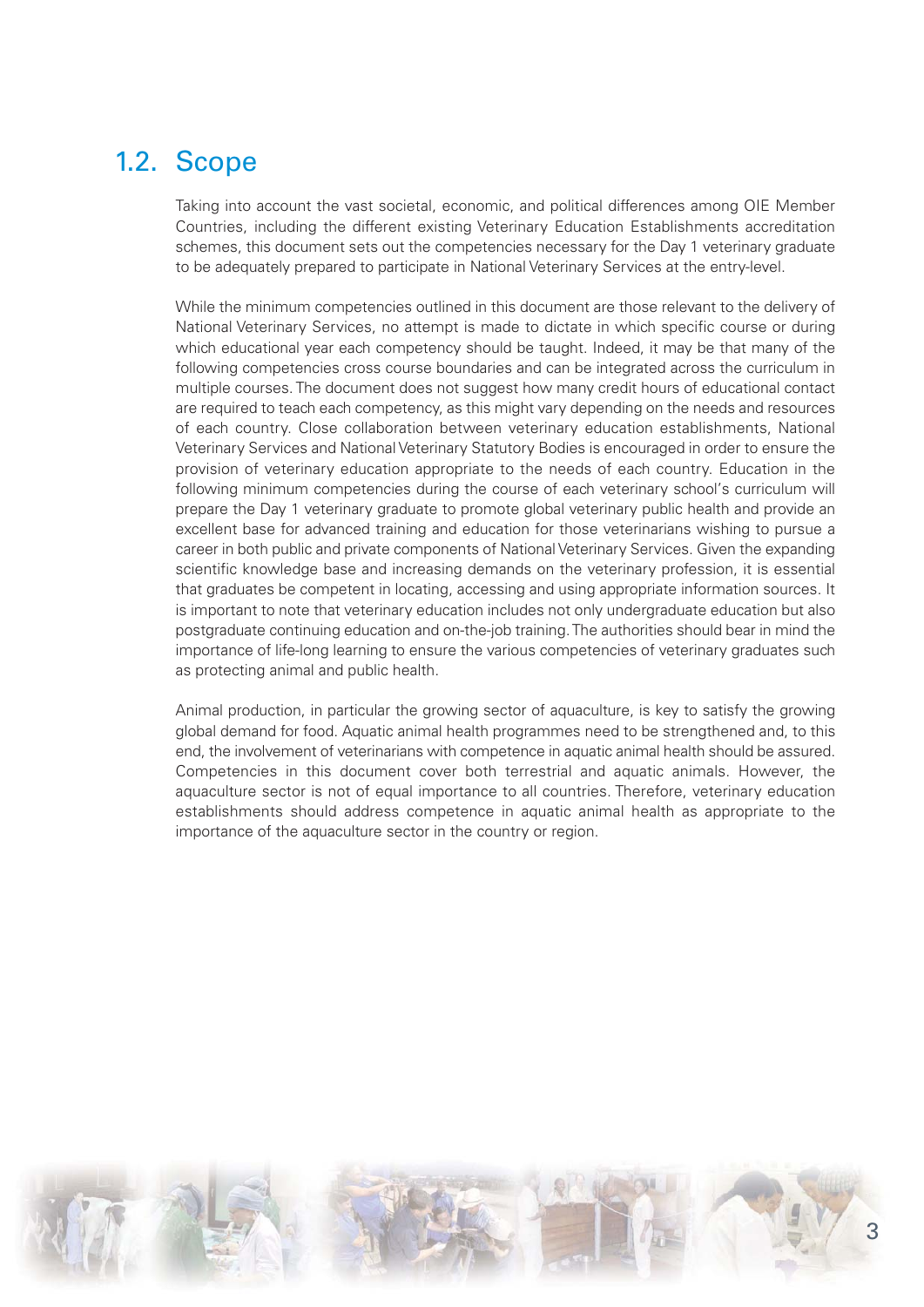# 1.3. Official OIE definition of terms used in this document

**Veterinary Services***: means the governmental and non-governmental organisations that implement animal health and welfare measures and other standards and recommendations in the Terrestrial Code and the OIE Aquatic Animal Health Code in the territory. The Veterinary Services are under the overall control and direction of the Veterinary Authority. Private sector organisations, veterinarians, veterinary paraprofessionals or aquatic animal health professionals are normally accredited or approved by the Veterinary Authority to deliver the delegated functions.*

**Veterinary Statutory Body***: means an autonomous authority regulating veterinarians and veterinary para-professionals.*

**Veterinarian***: means a person registered or licensed by the relevant Veterinary Statutory Body of a country to practice veterinary medicine/science in that country.*

#### **Competencies means***:*

- *knowledge: cognitive abilities, meaning mental skills*
- *skills: ability to perform specific tasks*
- *attitude: affective abilities, meaning feelings and emotions, and*
- *aptitude: a student's natural ability, talent, or capacity for learning.*

**Basic competencies***: means the minimum knowledge, skills, attitudes and aptitudes required for a veterinarian to be licenced by a Veterinary Statutory Body. This comprises general competencies, as well as specific competencies that directly relate to the OIE mandate.* 

**Basic general competencies***: means basic veterinary sciences, which are normally taught early in the curriculum and are prerequisite to clinical studies; clinical veterinary sciences, which provide the competencies necessary to diagnose, treat and prevent animal diseases; and animal production, which includes health management and economics of animal production.* 

**Advanced competencies***: means the minimum knowledge, skills, attitudes and aptitudes required for a veterinarian to work within the Veterinary Authority.*

**Day 1 veterinary graduate***: means a veterinarian who has just graduated from a Veterinary Education Establishment.*

*[Explanatory note: The Day 1 veterinary graduate should have mastery of basic competencies and a general awareness and appreciation of advanced competencies. Basic competencies can be divided into "general" competencies (which are not addressed in detail in this document) and "specific" competencies. This document identifies eleven specific competencies and eight advanced competencies.]*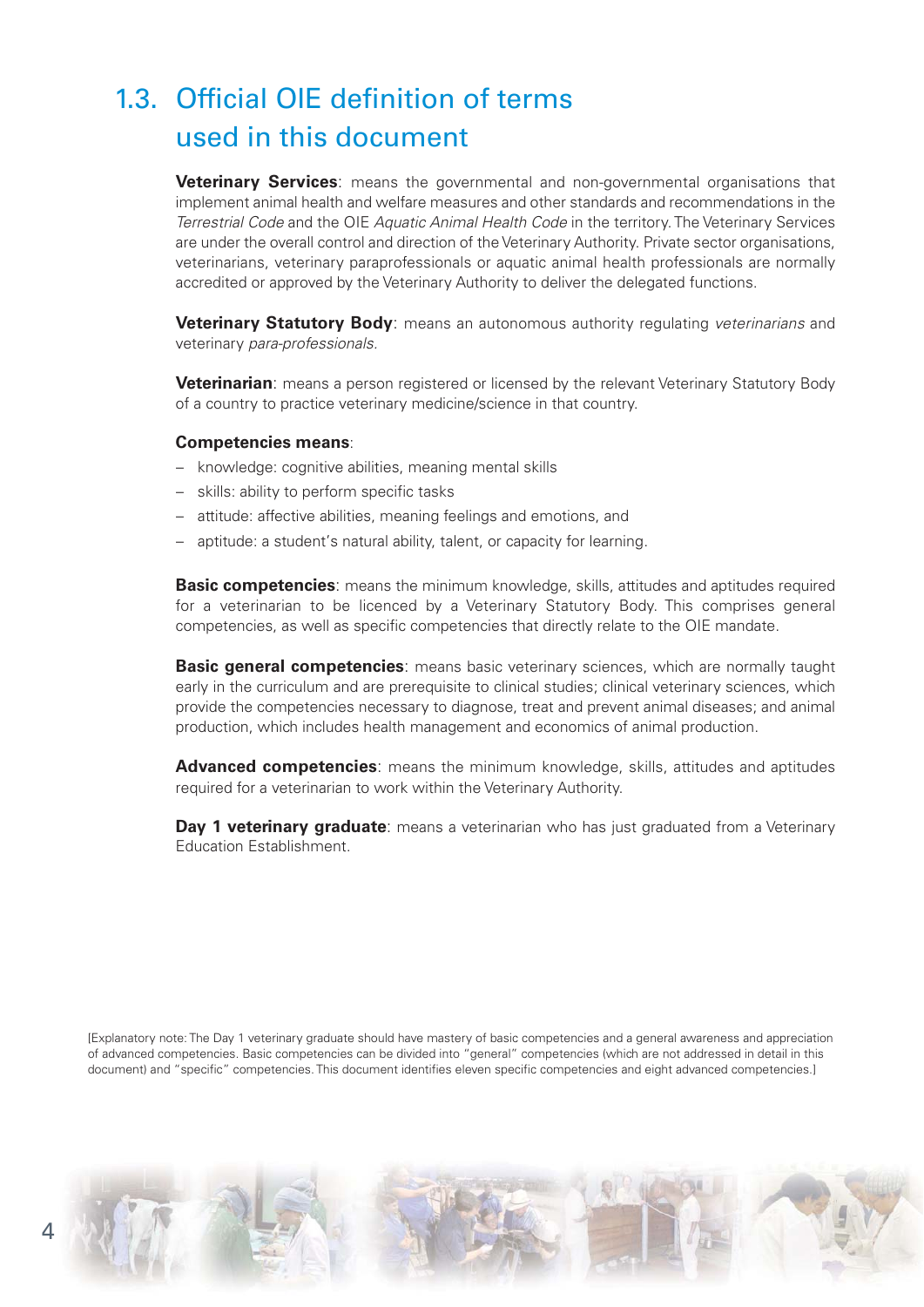# **2. Specific competencies**

# 2.1. Epidemiology

*Epidemiology is the study of factors affecting the health and illness of populations, and serves as the foundation and logic of interventions made in the interest of veterinary public health and preventive medicine.* 

*Specific learning objectives for this competency include the Day 1 veterinary graduate being able to:* 

- *know and understand the general principles of descriptive epidemiology, its application to disease control and the ability to access and use appropriate information sources;*
- *understand and participate appropriately in an epidemiological inquiry in case of occurrence of a reportable disease, including collection, handling, and transport of appropriate specimens or samples.*

#### 2.2. Transboundary animal diseases

*Transboundary animal diseases (TADs) are epizootic diseases that are highly contagious or transmissible and have the potential to spread very rapidly irrespective of national borders. TADs agents may or may not be zoonotic, but regardless of zoonotic potential, the highly contagious nature of these diseases invariably impacts global economy, global trade and global public health. Examples of TADs include highly pathogenic avian influenza, rinderpest, classical swine fever and foot and mouth disease.* 

*Specific learning objectives for this competency include the Day 1 veterinary graduate being able to:* 

- *identify the clinical signs, clinical course, transmission potential (including vectors), and pathogen associated with TAD;*
- *describe the current global distribution of TADs or know where to find up-to-date distribution information;*
- *use or explain the collection and handling of samples and the rationale for the use of appropriate diagnostic and therapeutic tools to prevent and combat TADs and pathogens;*
- *understand regulatory implications of TADs and pathogens (e.g. the Official Veterinarian who should be contacted if an epizootic pathogen is identified or suspected) and know where to find relevant up-to-date information.*

# 2.3. Zoonoses (including food borne diseases)

*Zoonoses are diseases or infections that are naturally transmissible from animals or their products to humans. Many food borne pathogens are zoonotic and most emerging human pathogens have an animal (livestock or wildlife) origin. As such, zoonoses have major implications for human health and trade in animals and animal products.* 

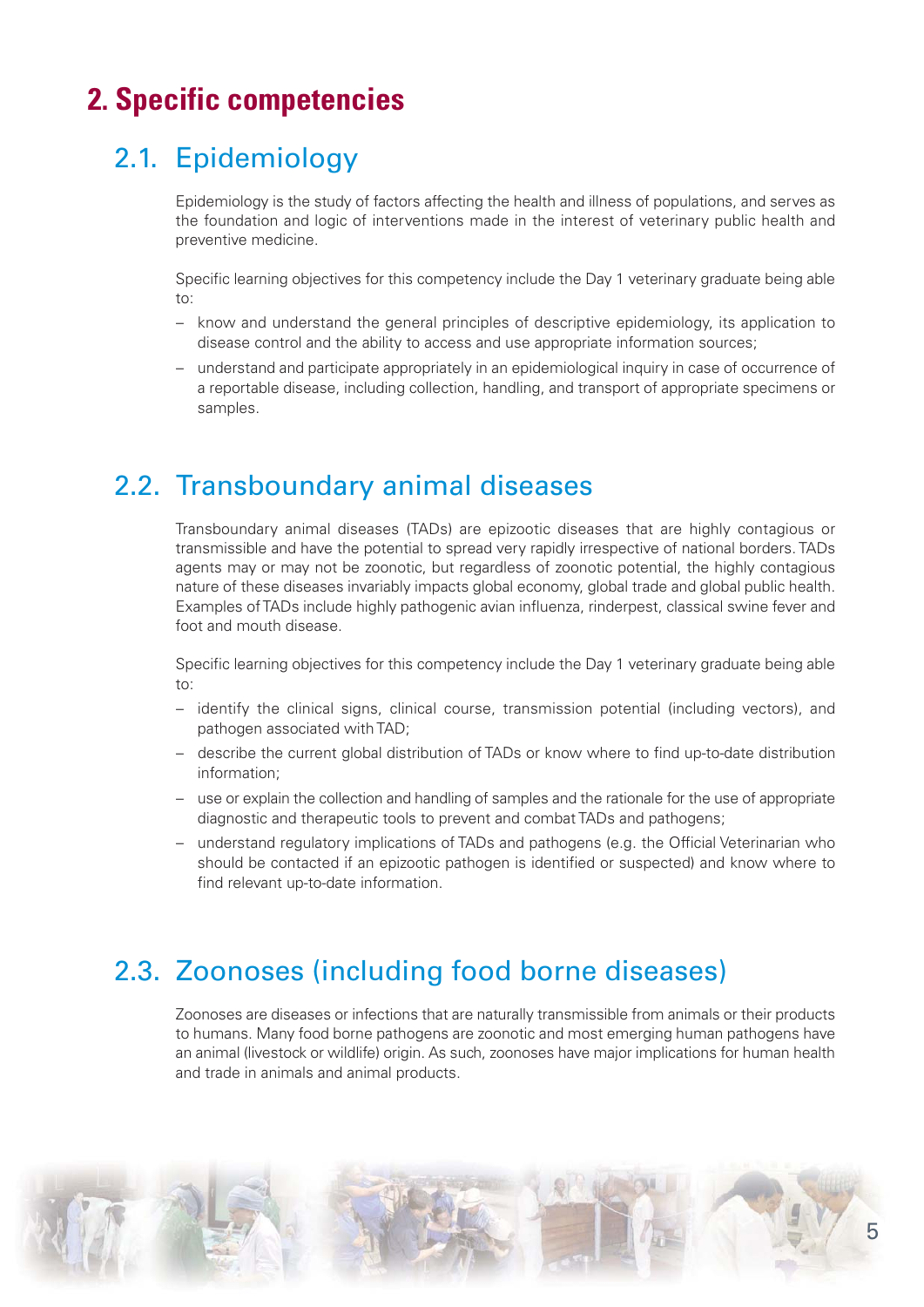*Specific learning objectives for this competency include the Day 1 veterinary graduate being able to:* 

- *identify the clinical signs, clinical course, transmission potential, and pathogen associated with common zoonotic and food borne diseases;*
- *use or explain the use of current diagnostic and therapeutic tools for common zoonotic and food borne diseases;*
- *understand the implications of common zoonotic and food borne diseases for human health (e.g. how does the disease spread from animals to humans) and know where to find up-todate information;*
- *understand regulatory implications (e.g. the Official Veterinarian who should be contacted if a zoonotic pathogen is identified or suspected) of common zoonotic and food borne diseases and pathogens and know where to find up-to-date and reliable information.*

#### 2.4. Emerging and re-emerging diseases

*An emerging disease is a new infection resulting from the evolution or change of an existing pathogenic agent, a known infection spreading to a new geographic area or population, or a previously unrecognised pathogenic agent or disease diagnosed for the first time. A 're-emerging disease' is a resurgence in a defined time period and location, of a disease considered to have been eradicated or controlled in the past. Both emerging and re-emerging diseases have significant impacts on animal (naïve populations) and/or public health.* 

*Specific learning objectives for this competency include the Day 1 veterinary graduate being able to:*

- *define "emerging disease" and "re-emerging disease" and provide contemporary examples;*
- *detect suspicious signs and report them to the relevant veterinary authority;*
- *understand the reasons/hypotheses to explain the emergence and /re-emergence of diseases;*
- *know where to find up-to-date and reliable information regarding emerging and re-emerging diseases.*

#### 2.5. Disease prevention and control programmes

*Disease prevention and control programmes, whether or not approved, managed or supervised by the veterinary authority, include movement controls, vaccination and treatment. Disease prevention and control programmes will be specific to each country or region and should comply with applicable OIE standards, as appropriate.* 

- *describe established programs for the prevention and control of common zoonotic or contagious diseases or emerging/re-emerging diseases, to include animal identification and traceability and oversight by the relevant veterinary authority;*
- *understand and participate in the implementation of contingency plans to control transboundary diseases, including humanely killing animals;*

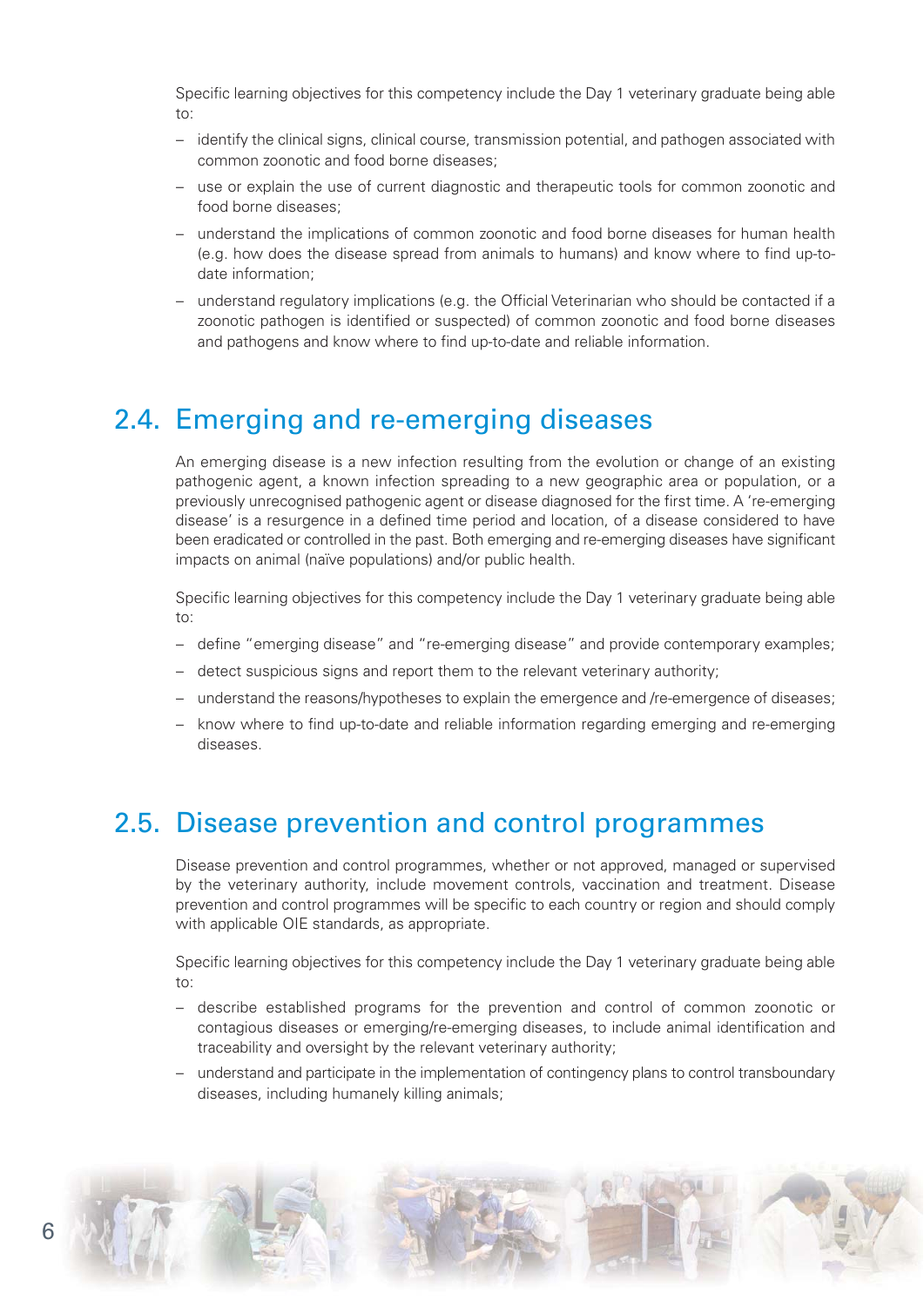- *understand and participate in regular or emergency vaccination campaigns, as well as in regular test-and-cull/treat programmes;*
- *explain the concept of "early detection system", which is defined as a system, under the control of the veterinary services, for the timely detection and identification of an incursion or emergence of diseases/infections in a country, zone or compartment;*
- *know which diseases of animals (including companion animals) require compulsory notification by the veterinarian to the prescribed national authority in order to mitigate disease transmission;*
- *know where to find up-to-date and reliable information regarding specific disease, prevention and control measures, including rapid response mechanisms.*

#### 2.6. Food hygiene

*Food hygiene means all conditions and measures necessary to ensure the safety and suitability of food of animal origin.*

*Specific learning objectives for this competency include the Day 1 veterinary graduate being able to:* 

- *understand and explain on-farm food safety practices;*
- *participate in slaughter inspection: this includes ante mortem, post mortem and humane slaughter;*
- *understand and explain the integration between animal health controls and veterinary public health: the role of veterinarians in conjunction with physicians, public health practitioners, and risk analysts to ensure safe.*

### 2.7. Veterinary products

*'Veterinary products' means drugs, insecticides/acaricides, vaccines, and biological products used or presented as suitable for use to prevent, treat, control, or eradicate animal pests or diseases; or to be given to animals to establish a veterinary diagnosis; or to restore, correct or modify organic functions in an animal or group of animals.* 

- *use common veterinary products in the appropriate manner, including appropriate record keeping;*
- *explain and utilise the concept of drug withdrawal time as a means to prevent drug residues in products of animal origin meant for human consumption, and know how to find up-to-date and reliable information regarding specific withdrawal times;*
- *understand common mechanisms leading to development of antimicrobial resistance in common pathogens;*
- *know where to find and how to interpret up-to-date and reliable information regarding the link between use of antimicrobials in food animals and development of antimicrobial resistance in pathogens of human importance;*
- *know the appropriate use of drugs and biologicals to ensure the safety of the food chain and the environment (e.g. proper disposal of biological waste).*

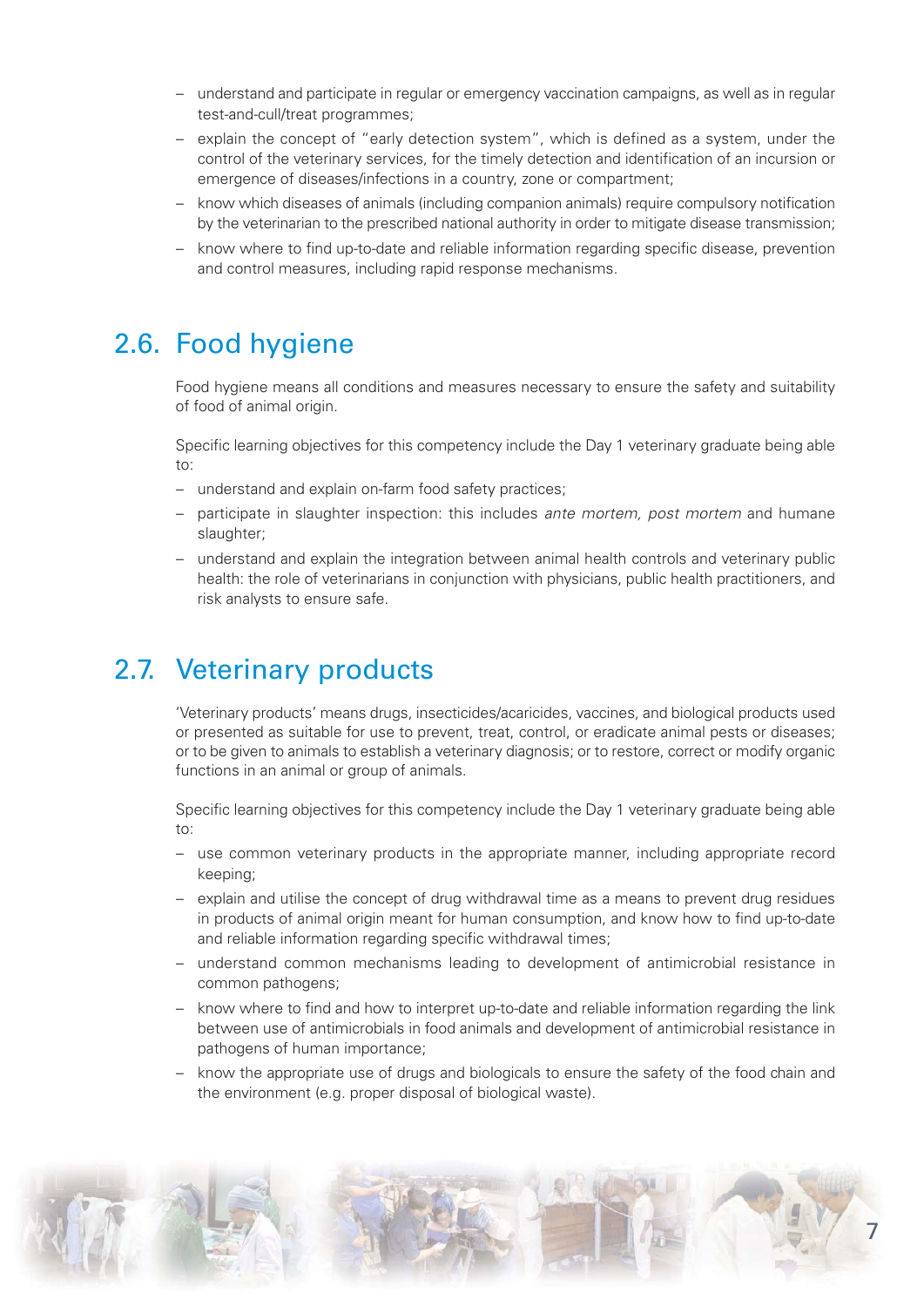### 2.8. Animal welfare

*Animal welfare means how an animal is coping with the conditions in which it lives. An animal is in a good state of welfare if (as indicated by scientific evidence) it is healthy, comfortable, well nourished, safe, able to express innate behaviour, and if it is not suffering from unpleasant states such as pain, fear, and distress. Good animal welfare requires disease prevention and veterinary treatment, appropriate shelter (when relevant), management, nutrition, humane handling, and humane slaughter/killing. Animal welfare refers to the state of the animal; the treatment that an animal receives is covered by other terms such as animal care, animal husbandry, and humane treatment. Veterinarians should be the leading advocates for the welfare of all animals, recognizing the key contribution that animals make to human society through food production, companionship, biomedical research and education.* 

*Specific learning objectives for this competency include the Day 1 veterinary graduate being able to:* 

- *explain animal welfare and the related responsibilities of owners, handlers, veterinarians and others responsible for the care of animals;*
- *identify animal welfare problems and participate in corrective actions;*
- *know where to find up-to-date and reliable information regarding local, national and international animal welfare regulations/standards in order to describe humane methods for:*
	- *animal production;*
	- *transport;*
	- *slaughter for human consumption and killing for disease control purposes.*

#### 2.9. Veterinary legislation and ethics

*Veterinary legislation is an essential element of the national infrastructure that enables veterinary authorities to carry out their key functions, including surveillance, early detection and control of animal diseases and zoonoses, animal production food safety and certification of animals and animal products for export. Furthermore, Veterinary Education Establishments' should teach ethics and value issues to promote high standards of conduct and maintain the integrity of the profession.*

- *have a general knowledge of the fundamentals of national veterinary legislation and of specific rules and regulations governing the veterinary profession at the local, provincial, national, and regional level (in some countries this information may be delivered to the graduates by the Veterinary Statutory Body after graduation);*
- *know where to find up-to-date and reliable information regarding veterinary legislation and the rules and regulations governing the veterinary profession in his/her own state, province, region and/or country;*
- *understand and apply high standards of veterinary medical ethics in carrying out day-to-day duties;*
- *provide leadership to society on ethical considerations involved in the use and care of animals by humans.*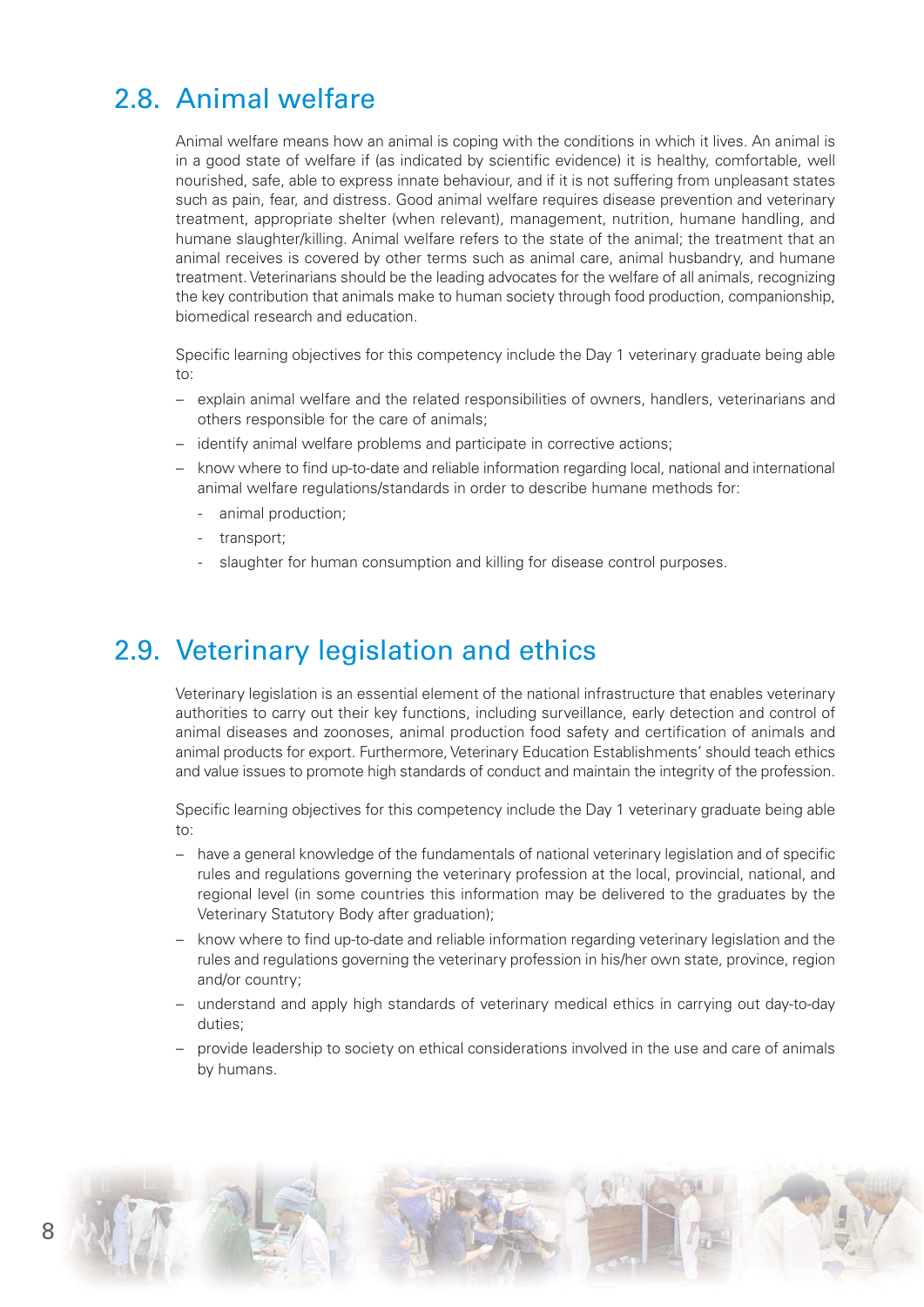# 2.10.General certification procedures

*Certification means an official document, completed by an authorised veterinarian, for purposes of verifying the health or sanitary status of animals and animal products, respectively, most often prior to transport.* 

*Veterinarians are responsible to certify the health status of an animal or herd in private practice or as an element of official certification.*

*Specific learning objectives for this competency include the Day 1 veterinary graduate being able to:* 

- *examine and monitor an animal or a group of animals with a view to certifying freedom from specified diseases or conditions according to established procedures;*
- *fill out, sign and provide health certificates according to the national rules.*

#### 2.11. Communication skills

*Effective communication skills are as important to success in veterinary medicine as are technical skills. In general, communication entails the exchange of information between various individual, institutional and public audiences for purposes of informing, guiding and motivating action. The application of the science and technique of communication involves modulating messages according to situations, objectives and target audiences.*

- *communicate technical information in a way that the general public can understand;*
- *communicate effectively with fellow health professionals to exchange scientific and technical information and practical experience.*

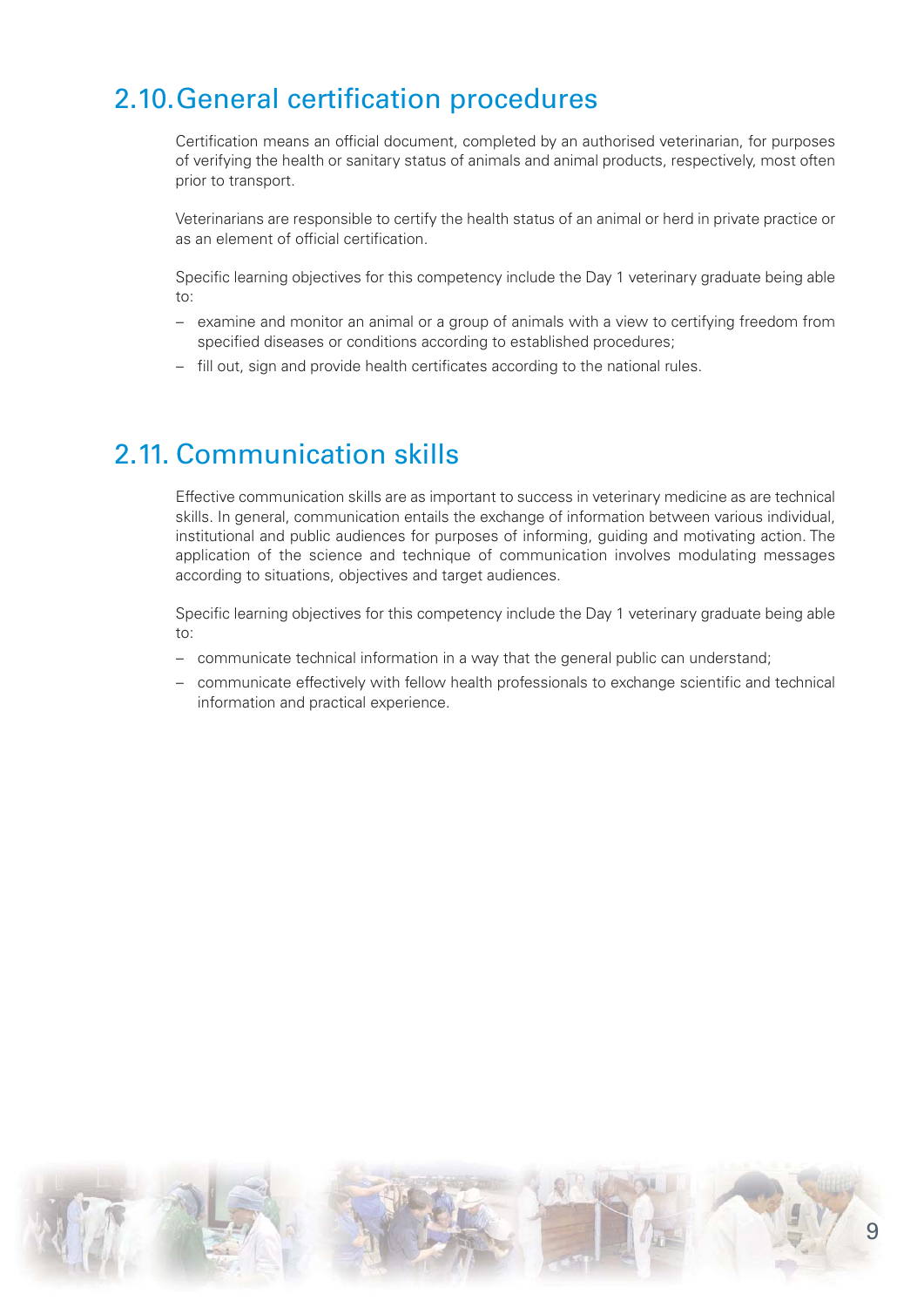# **3. Advanced competencies**

# 3.1. Organisation of Veterinary Services

*Veterinary Services means the governmental and non-governmental organisations that implement animal health and welfare measures and other standards and recommendations in the OIE Terrestrial and Aquatic Animal Health Codes in the territory. The Veterinary Services are under the overall control and direction of the Veterinary Authority. An objective in the delivery of National Veterinary Services is to bring a country, territory, or region in line with international standards in terms of legislation, structure, organisation, resources, capacities, and the role of the private sector and paraprofessionals.*

*Learning objectives include the Day 1 veterinary graduate having a general awareness of and appreciation for:* 

- *the delivery of National Veterinary Services as a global public good;*
- *how veterinary services are organised within his/her own country/region (e.g., central and local levels, epidemiological networks);*
- *the function and authority of the National Veterinary Services within his/her own country/region;*
- *how his/her country's National Veterinary Service agencies interact with veterinary services in other countries and international partners;*
- *the relationship between private and public sector veterinarians in delivery of National Veterinary Services within his/her own country;*
- *the essential need to evaluate the quality of veterinary services as provided for in the OIE PVS Pathway;*
- *where to find up-to-date and reliable information should deeper knowledge be needed or desired.*

*Other learning objectives include understanding the following definitions:* 

- *–* **Veterinary Authority:** *means the governmental authority of a country, territory, or region that comprises veterinarians, other professionals, and paraprofessionals and with the responsibility and competence for ensuring or supervising the implementation of animal health and welfare measures, international veterinary certification, international standards and recommendations such as those in the OIE Terrestrial Code, and other relevant legislation related to animal and public health and animal welfare. The Veterinary Authority typically accredits or approves privatesector organisations, veterinarians, and veterinary paraprofessionals to deliver veterinary service functions.*
- *–* **Veterinary Statutory Body:** *means an autonomous authority (typically at the national level) that regulates veterinarians and veterinary para-professionals.*

#### 3.2. Inspection and certification procedures

*Inspection means examination and evaluation of animals and animal products by an authorised veterinarian prior to completing a certificate to document the health or sanitary status, respectively. Certification means an official document, completed by an authorised veterinarian, for purposes of verifying the health status of animals and safety of animal products.*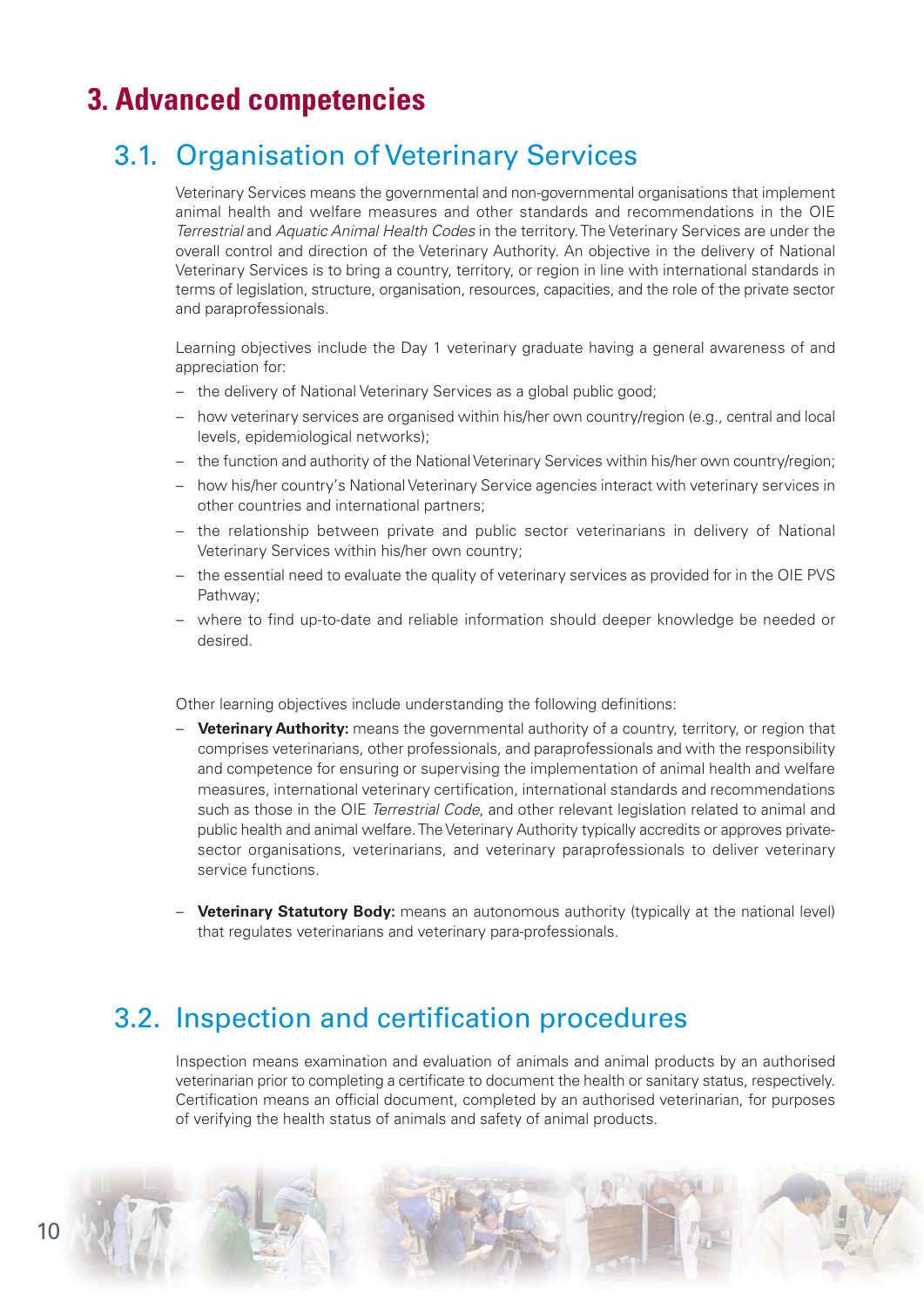*Learning objectives include the Day 1 veterinary graduate having a general awareness of and appreciation for:* 

- *the processes used to assess the health status of animals and safety of animal products for the purpose of transport / export;*
- *the process of ante and post mortem risk-based inspection of animals, and of the inspection of animal products;*
- *the drafting of health certificates.*

#### 3.3. Management of contagious disease

*Prevention and control of contagious diseases, whether or not approved, managed or supervised by the veterinary authority, include movement controls, vaccination and treatment. Disease prevention and control programmes will be specific to each country or region and should comply with applicable OIE standards, as appropriate.* 

*Learning objectives include the Day 1 veterinary graduate having a general awareness of and appreciation for:* 

- *the management of samples and the use of appropriate diagnostic and therapeutic tools;*
- *tracing the source and spread of a disease;*
- *monitoring and conducting initial surveillance of diseases, to include communication of epidemiological information to other public health practitioners;*
- *the methods to:*
	- *identify and trace animals;*
	- *control movement of animals, animal products, equipment, and people;*
	- *quarantine infected and at-risk premises/areas;*
	- *humanely kill infected or exposed animals;*
	- *dispose of infected carcasses in an appropriate manner;*
	- *disinfect or destroy contaminated materials*
	- *zoning and compartmentalisation.*

#### 3.4. Food hygiene

*Food hygiene means all conditions and measures necessary to ensure the safety and suitability of food of animal origin.*

*Learning objectives include the Day 1 veterinary graduate having a general awareness of and appreciation for:* 

- *the risk-based performance of slaughter inspection including ante mortem, post mortem, humane slaughter and hygienic dressing;*
- *residue testing programmes;*
- *the traceability of animal products;*
- *sanitation at food processing plants, proper storage of processed animal products, in-home food storage and preparation safety, and health and cleanliness of all humans involved in the food chain from farm to fork.*

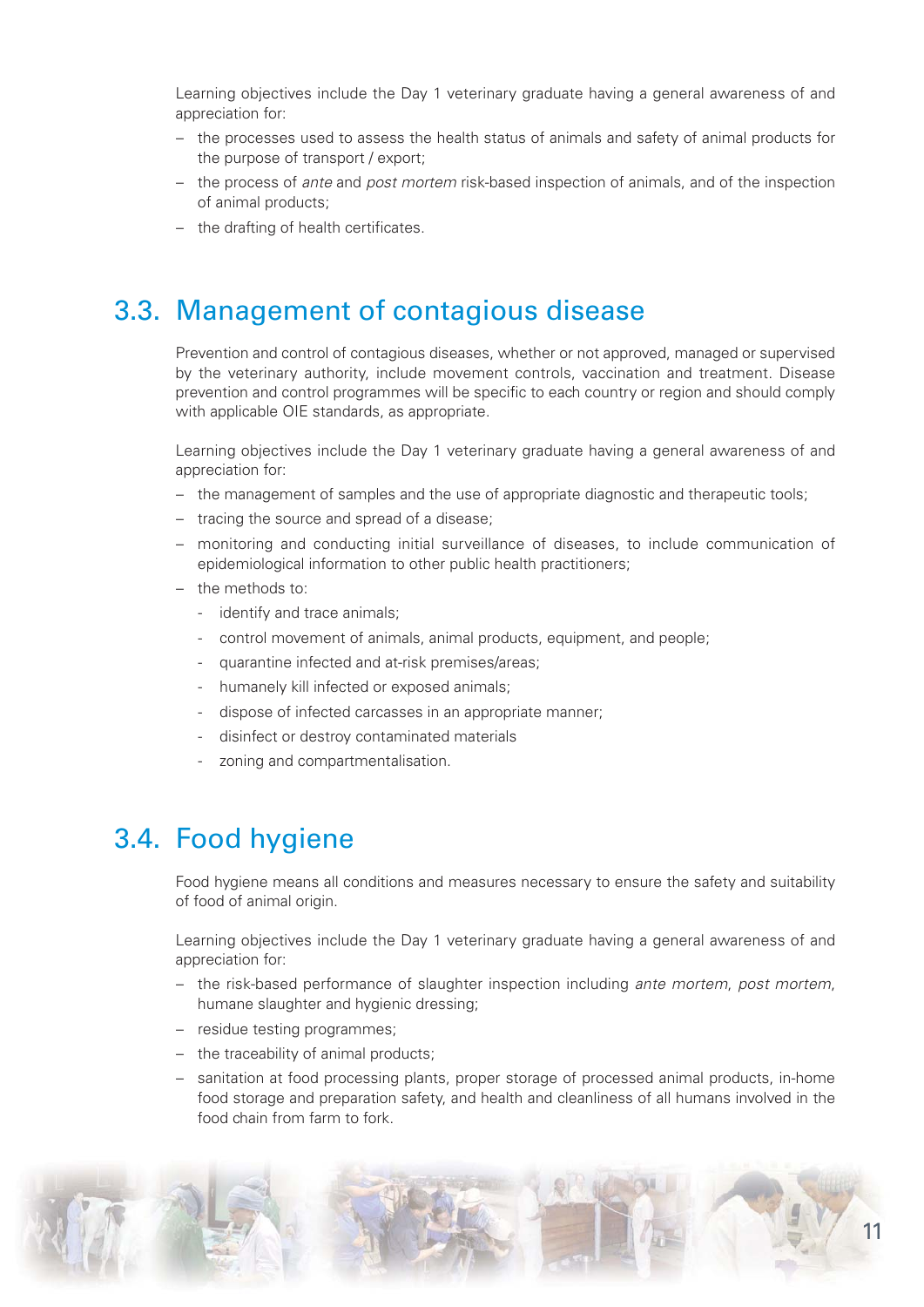# 3.5. Application of risk analysis

*Risk means the likelihood of the occurrence and likely magnitude of the biological and economic consequences of an adverse event or effect to animal or human health. The process of risk analysis involves hazard identification, risk assessment, risk management, and risk communication. The importation of animals and animal products involves a degree of risk to the importing country. Risk analysis as applied to importation provides the importing country with an objective and defensible method of assessing the disease risks associated with the importation of animals, animal products, animal genetic material, feedstuffs, biological products and pathological material using, particularly as a basis, relevant existing OIE standards.*

*Learning objectives include the Day 1 veterinary graduate having a general awareness of and appreciation for:* 

- *how risk analysis can be applied to assessment of risk of animal disease and residues of veterinary drugs, including importation of animals and animal products and other related veterinary services activities;*
- *how risk analysis can be used to ensure veterinary services adequately protect animal and human health;*
- *where to find up-to-date and reliable information should deeper knowledge be needed or desired (e.g. the OIE Handbook on Import Risk Analysis);*
- *the following risk analysis concepts:* 
	- *-* **hazard identification***: the process of identifying pathogenic agents which could potentially be introduced in the commodity (e.g., food of animal origin);*
	- *-* **risk assessment***: evaluation of the likelihood and the biological and economic consequences of entry, establishment, and spread of a hazard within a territory;*
	- *-* **risk management***: the process of identifying, selecting, and implementing measures that can be applied to reduce the level of risk;*
	- *-* **risk communication***: the interactive transmission and exchange of information and opinions throughout the risk analysis process concerning risk; risk-related factors; and risk perceptions among risk assessors, risk managers, risk communicators, the general public, and other interested parties (e.g. stakeholders).*

#### 3.6. Research

*Research means testing a hypothesis by appropriately designing and implementing a protocol, analysing the data, drawing conclusions and publishing the results.* 

*Learning objectives include the Day 1 veterinary graduate having a general awareness of and appreciation for how translational and interdisciplinary research is essential to advance veterinary knowledge in the areas relevant to delivery of National Veterinary Services (e.g., zoonoses, transboundary diseases, (re-)emerging diseases, epidemiology, animal welfare, veterinary drugs and biologicals) so that future generations are better equipped to assure the health of animals, the public, and the ecosystem.*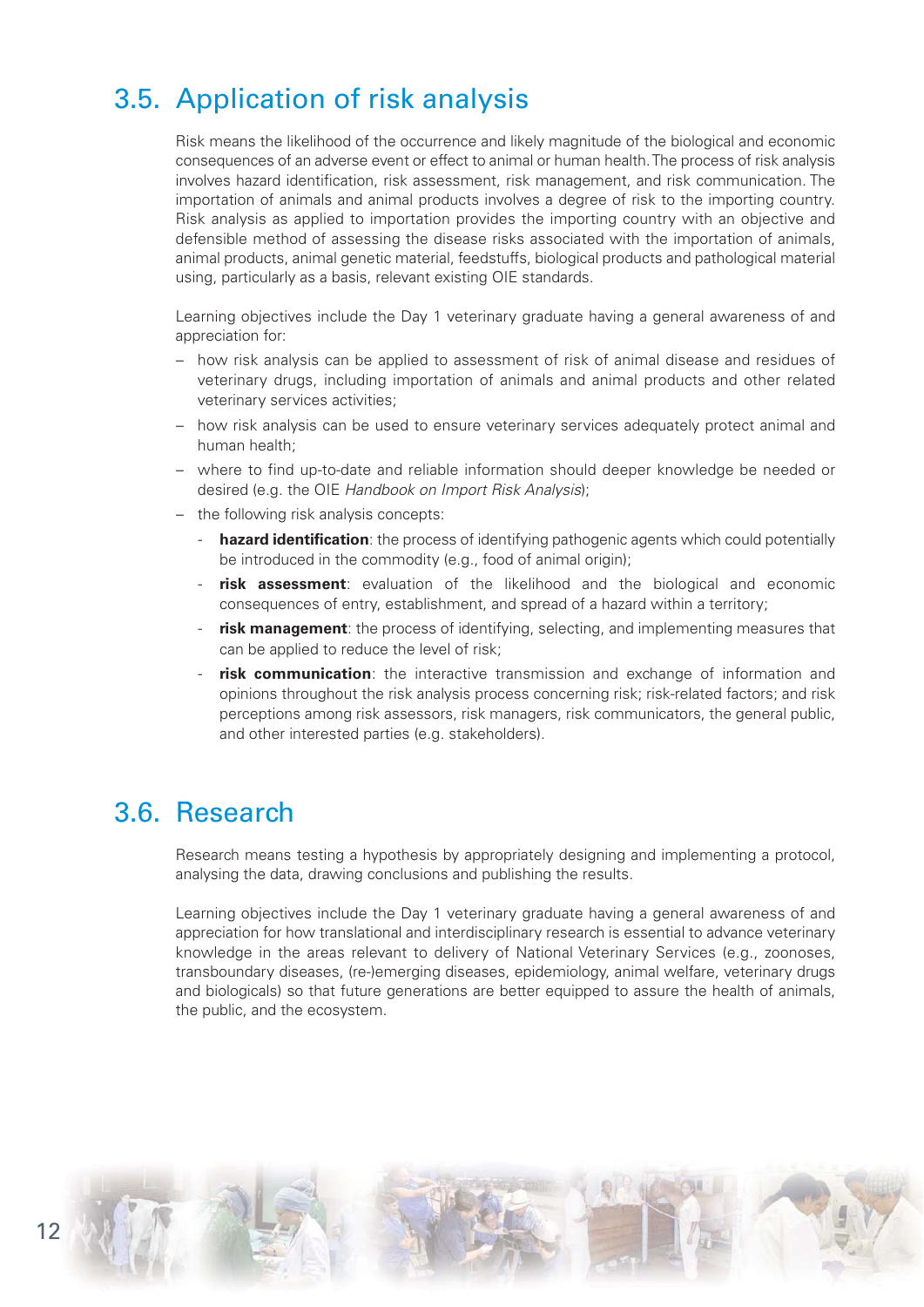## 3.7. International trade framework

*The framework on which regulations governing safe international trade in animals and animal products relies on the interaction and cooperation among several organisations as well as on the latest scientific advances so as to improve animal health world-wide and to promote and preserve the safety of the international trade in animals and animal products.* 

*Learning objectives include the Day 1 veterinary graduate having a general awareness of and appreciation for:* 

- *the World Trade Organisation (WTO) Agreement on the Application of Sanitary and Phytosanitary Measures (i.e., SPS Agreement);*
- *the role and responsibilities of the WTO standard setting organisations such as the OIE and the Codex Alimentarius Commission (CAC) in developing science-based current regulations governing international trade in animals and animal products;*
- *current international regulations, that govern the safe trade of animals and animal products;*
- *the potential implications of transboundary diseases, including zoonoses, on international trade, (risk of loss of international trade of the affected animals and their products), knowing where to find up-to-date and reliable information regarding these implications, the process of health certification of the quality and wholesomeness of commodities for export;*
- *the import control mechanisms and certification processes related to protection of the health of animals, the public, and the ecosystem in the importing country.*

#### 3.8. Administration and management

*Administration can be defined as the universal process of organising people and resources efficiently so as to direct activities toward common goals and objectives, with management comprising planning, organising, staffing, leading or directing, and controlling an organisation or effort for the purpose of accomplishing a goal. In the broadest sense, administration consists of the performance or management of business or organisational operations and, thus, the making or implementing of major decisions, whereas management is the act of getting people together to accomplish desired goals and objectives.* 

*Learning objectives include the Day 1 veterinary graduate having a general awareness of and appreciation for:* 

- *good practices in administration and management;*
- *the importance of excellent interpersonal communication skills, to include self-knowledge and knowledge of others;*
- *the importance of effective communication (public awareness and advocacy);*
- *where to find up-to-date and reliable information should detailed knowledge be needed or desired;*
- *the need to have proficiency in at least one of the official languages of the OIE.*